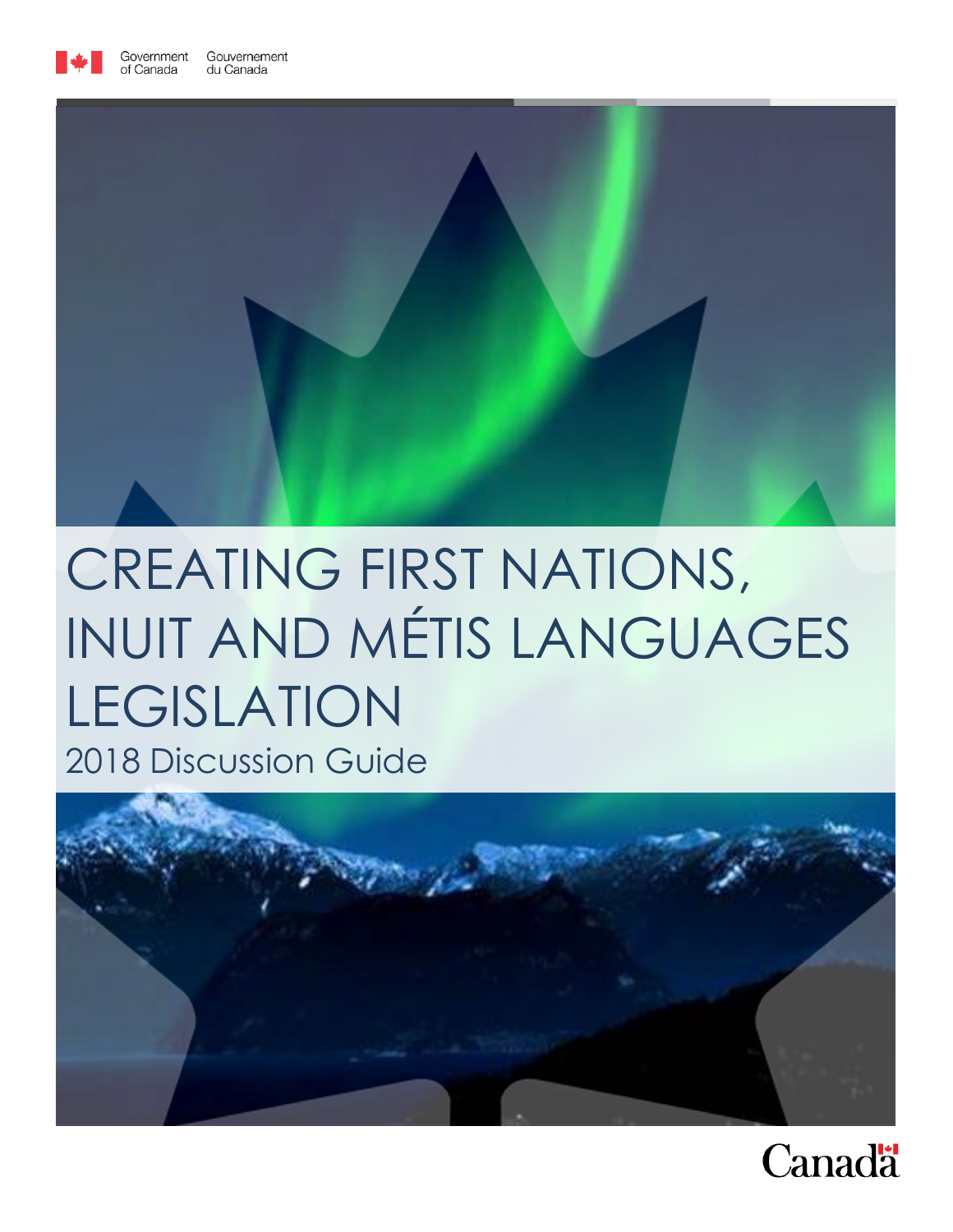## Table of Contents

- A Message from Minister Joly
- Building on What we Know
- Rationale for First Nations, Inuit and Métis Languages Legislation
- About the Intensive Engagement
- Elements of Legislation that Facilitates the Preservation, Promotion and Revitalization of Indigenous Languages
- Questions
- Share your views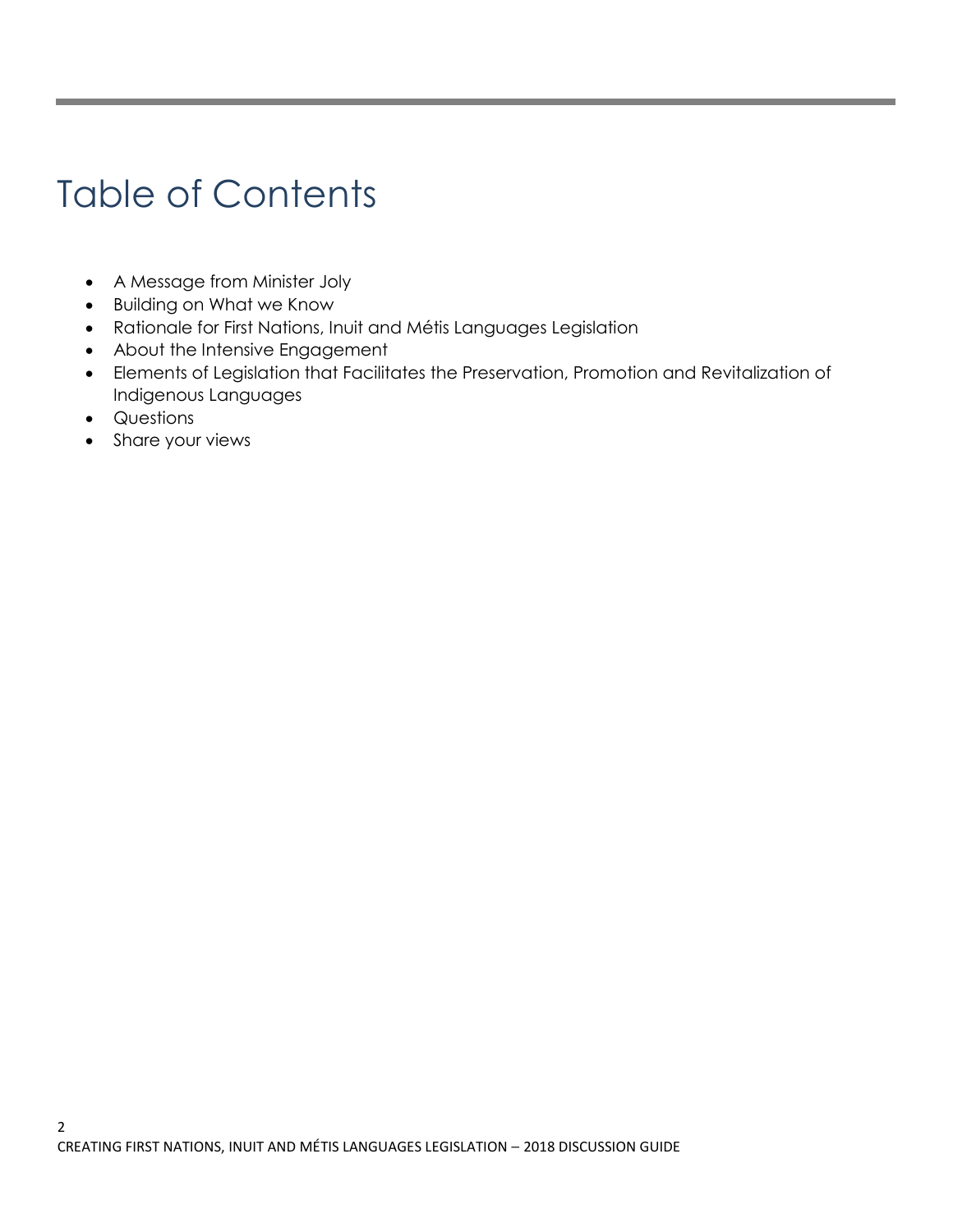## A Message from Minister Joly

The mandate letter addressed to me in 2015 by the Right Honourable Justin P.J. Trudeau states that "no relationship is more important […] than the one with Indigenous Peoples. It is time for a renewed, nation-tonation relationship with Indigenous Peoples, based on recognition of rights, respect, co-operation, and partnership". I was also tasked to work in collaboration with the Minister of Indigenous and Northern Affairs at the time on preserving, promoting and enhancing Indigenous languages and cultures.

The Government of Canada embarked on an meaningful and historic undertaking, announced by the Prime Minister in December 2016; specifically, our commitment to enact an Indigenous Languages Legislation, codeveloped with Indigenous Peoples. It is with great humility and honour that I am leading this work on behalf of the Government of Canada.

In June 2017, together, the Government of Canada, along with the Assembly of First Nations, Inuit Tapiriit Kanatami and the Métis Nation launched the co-development of Indigenous languages legislation and agreed on a collaborative engagement approach, in which Canadian Heritage and the three partners would each engage Indigenous language specialists, language keepers and experts to begin thinking through what should be considered in the legislation.

Since then, my Parliamentary Secretary, Arif Virani, and I have taken part in a number of engagement sessions throughout Canada with First Nation, Inuit and Métis Indigenous language practitioners and experts. The Assembly of First Nations, Inuit Tapiriit Kanatami and the Métis Nation have also engaged their constituent language experts. The results of those sessions assist in forming the basis of the elements for considerations in this discussion guide. I have had and will continue to have dialogue on the Frist Nation, Inuit and Métis languages legislation with my counterparts in the provinces and territories.

The next step is to further flesh out our collective thinking on what this legislation could address and how it could be structured. As charged by the Prime Minister in my mandate letter, my intension is to do this in a spirit of respect, co-operation and partnership.

We need to hear your voices to help create legislation that will facilitate the preservation, promotion and revitalization of First Nations, Inuit and Métis languages. In the coming months, my Department, and I will be seeking your ideas on what would be important to consider in drafting the legislation.

The Government of Canada is committed to doing this with you. I am encouraged by the progress we have made to date and I look forward to hearing what you have to say.



The Honourable Mélanie Joly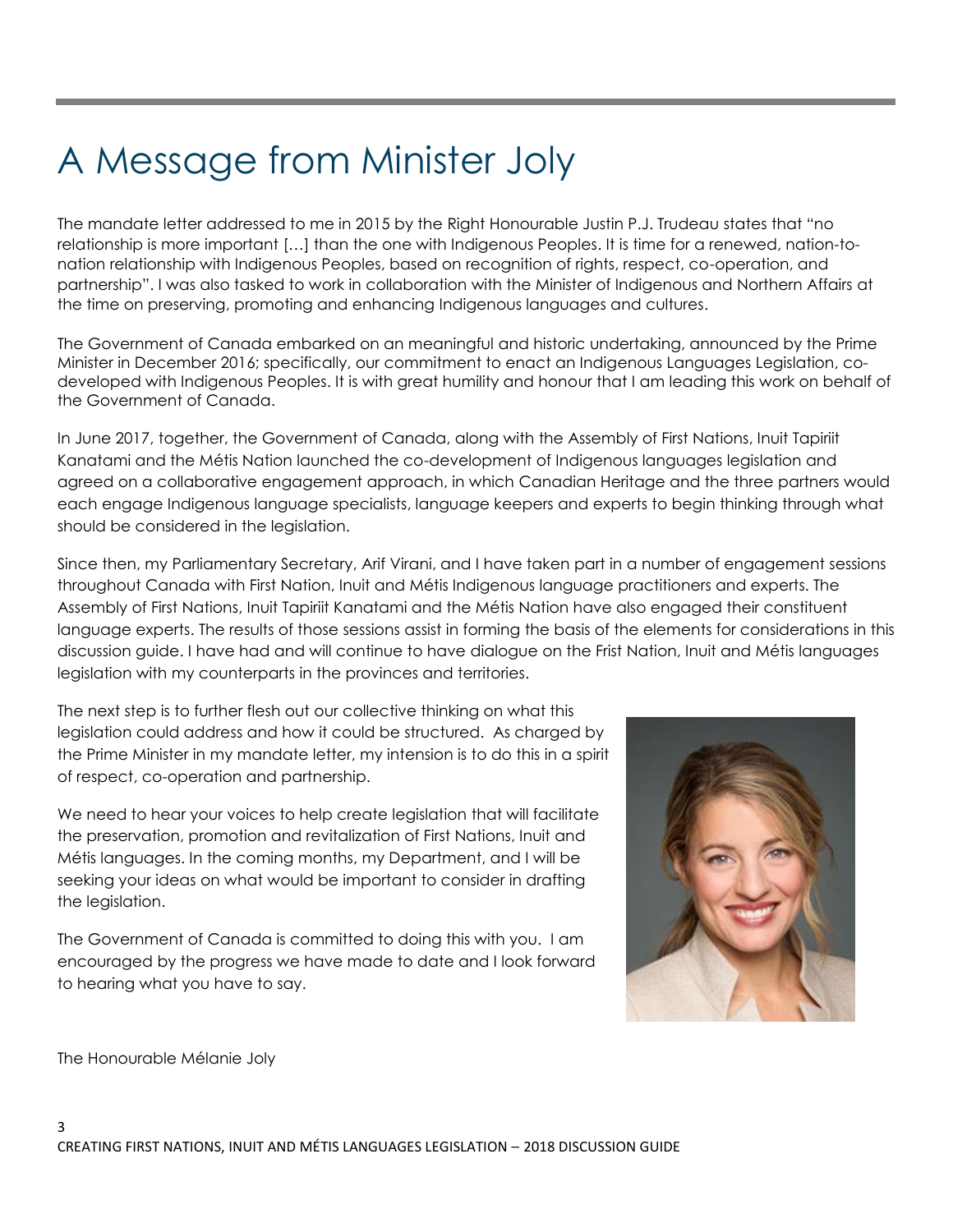## Building on What We Know

Over the past two decades there have been a number of legislative, policy and program initiatives in Canada, reports submissions and commissions recognizing the urgent need to preserve, promote and revitalize\* First Nations, Inuit and Métis languages in Canada. These reports all cite the importance of language to culture.

The Royal Commission on Aboriginal Peoples (1996) noted that the number of Indigenous language speakers was, even then, far fewer than the Indigenous population, that the demographic of Indigenous language speakers was aging and that even the languages that were most frequently heard were in danger of extinction because of declining fluency among young people.

In 2005, the Task Force on Aboriginal Languages and Culture submitted a comprehensive report titled *Towards a New Beginning: A Foundational Report for a Strategy to Revitalize First Nation, Inuit and Métis Languages and Culture.* The report contained 25 recommendations aimed at providing advice to the Government of Canada to help preserve, revitalize and promote First Nation, Inuit and Métis languages and cultures.

Most recently, the Truth and Reconciliation Commissions Calls to Actions once again challenged the Government of Canada to recognize the need for legislation to meet this objective.

#### ROYAL COMMISSION ON ABORIGINAL PEOPLES

*"Language is one of the main instruments for transmitting culture from one generation to another and for communicating meaning and making sense of the collective experience."*

*"Aboriginal languages suffered a severe blow during the era when every child was forced by school policy to speak English or French."<sup>1</sup>*

#### REPORT OF THE TASK FORCE ON ABORIGINAL LANGUAGES AND CULTURE

*"We believe it is time for Canada to recognize that Canada's linguistic heritage runs deeper than the English and French Languages. It is, in fact, the oral histories, the stories of creation that explain how First Peoples came to be on this land, millennia before the French or English, and the songs and dances that speak to our connection with the land that give this fabric the unique texture and vibrancy that make it unlike any other fabric in the world. These national treasures must be protected for future generations". 2*

\*While the terms "preserve", "promote" and "revitalize" are used in relation to the intention of the Indigenous languages legislation, these terms are meant only to capture the basic intent and Canadian Heritage acknowledges that it can mean different things to different people. It is recognized that Indigenous communities and linguistic groups may be at varying stages of language vitality, and that this legislation will therefore need to be flexible enough to respond to the needs and priorities of each distinct group. The terms used throughout this guide are therefore meant only to begin a discussion about language vitality and needs, and should not be read as limiting the possible intent and impact of the legislation.

l

<sup>1</sup> Royal Commission on Aboriginal Peoples (1996). *Highlights from the report of the Royal Commission on Aboriginal Peoples.* Minister of Supply and Services Canada. Government of Canada.

<sup>2</sup> The Task Force on Aboriginal Languages and Cultures (2005). *Towards a New Beginning A Foundational Report for a Strategy to Revitalize First Nation, Inuit and Métis Languages and Culture*. Canadian Heritage. Government of Canada. p 166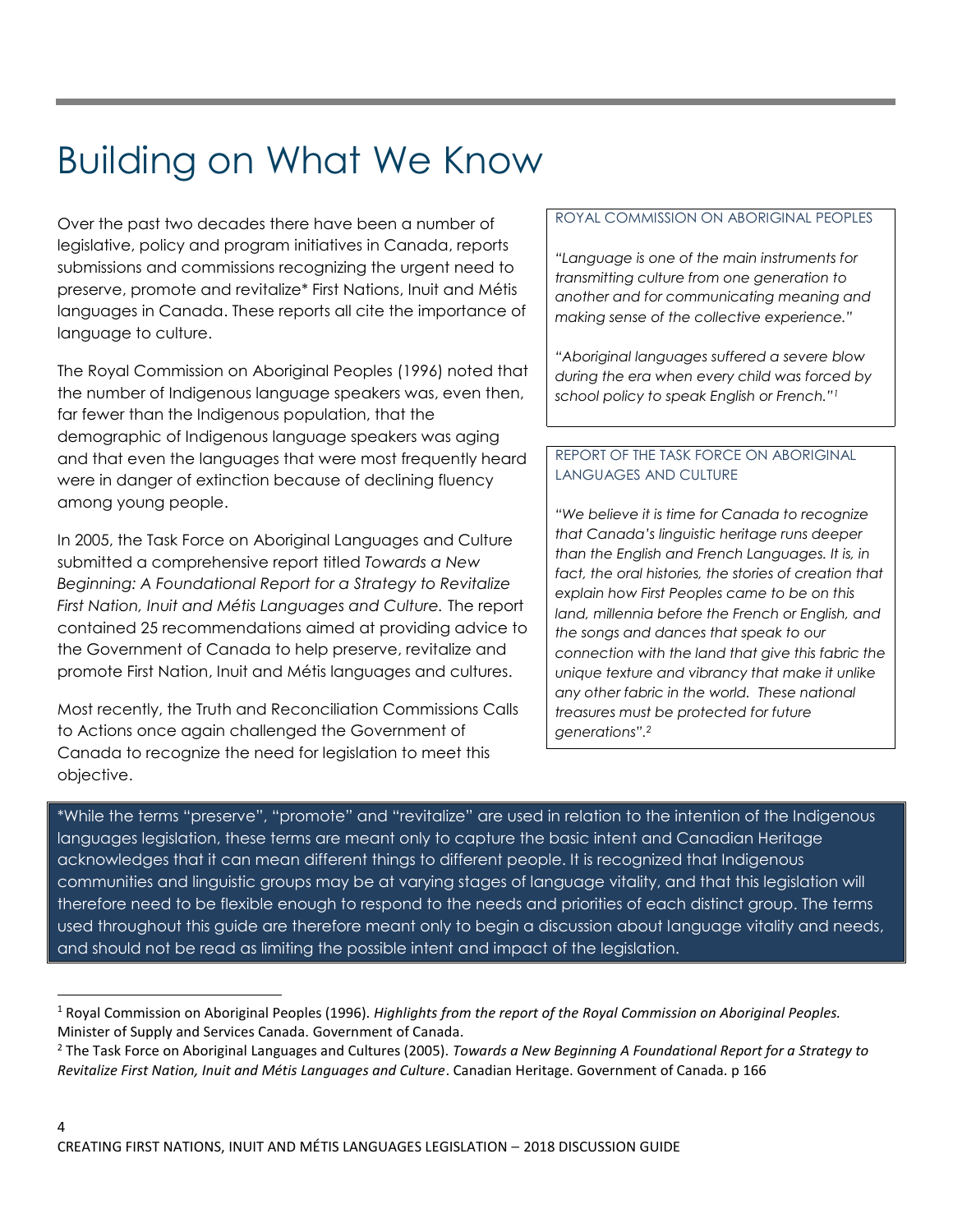#### **TRUTH AND RECONCILIATION COMMISSION OF CANADA: CALLS TO ACTION**

Language and culture

 $\overline{\phantom{a}}$ 

- 13. We call upon the federal government to acknowledge that Aboriginal rights include Aboriginal language rights.
- 14. We call upon the federal government to enact an Aboriginal Languages Act that incorporates the following principles:

i. Aboriginal languages are a fundamental and valued element of Canadian culture and society, and there is an urgency to preserve them.

ii. Aboriginal language rights are reinforced by the Treaties.

iii. The federal government has a responsibility to provide sufficient funds for Aboriginal-language revitalization and preservation.

iv. The preservation, revitalization, and strengthening of Aboriginal languages and cultures are best managed by Aboriginal people and communities.

- v. Funding for Aboriginal language initiatives must reflect the diversity of Aboriginal languages.
- 15. We call upon the federal government to appoint, in consultation with Aboriginal groups, an Aboriginal Languages Commissioner. The commissioner should help promote Aboriginal languages and report on the adequacy of federal funding of Aboriginal-languages initiatives. 3

In addition to all of the domestic literature on the topic, a number of the Articles contained in the United Nations Declaration on the Rights of Indigenous Peoples advance language and culture rights, including language and education rights (set out in Annex A). The Declaration underscores the inter-related nature of Indigenous rights; in other words language rights are essential to the recognition of other rights set out in the Declaration, such as: rights to education; rights to self-determination, and rights to protect and revitalize Indigenous culture. The proposed First Nations, Inuit and Métis languages legislation is thus a cornerstone of the government's plan to fully implement the Declaration.

## Rationale for First Nations, Inuit and Métis Languages Legislation

In Canada, no Indigenous languages are considered to be safe. All Indigenous languages currently spoken in Canada fall within four degrees of endangerment. <sup>4</sup> In addition, the majority of the Inuit population in Canada speak an Indigenous language. The federal government has provided programmatic support and limited associated funding to address some of the issues related to Indigenous languages. Although program and policy support is an important measure, it does not necessarily provide for longer term certainty that could be created through legislation, such as the statutory creation and/or enhancement of institutional infrastructure (e.g.: dedicated Institutions and Commissioner).

In addition, legislation could include provisions that acknowledge the foundational importance of Indigenous peoples' languages to their cultures, identities and spirituality; prior Indigenous presence and the evolution of

<sup>5</sup> <sup>3</sup> Truth and Reconciliation Commission of Canada, 2015. *Truth and Reconciliation Commission of Canada: Calls to Action*. p 2. <sup>4</sup> Norris Research Inc., 2016. Revised and updated - 2006 Census-based, 2015 version of UNESCO 2009 Atlas of World's Languages in Danger.

CREATING FIRST NATIONS, INUIT AND MÉTIS LANGUAGES LEGISLATION – 2018 DISCUSSION GUIDE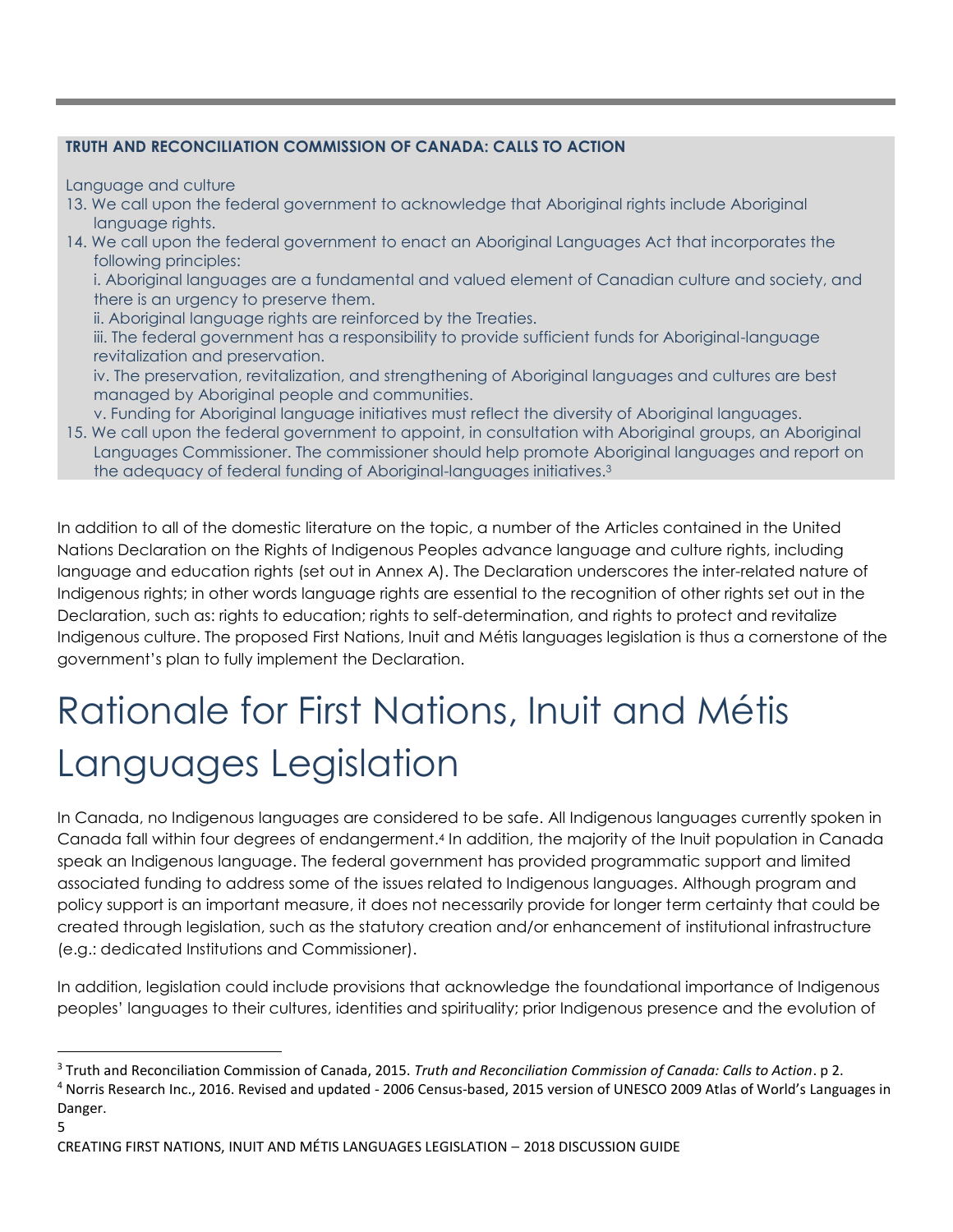their languages and contribution to Canada; the constitutional status and regional significance of Indigenous languages; the past harms inflicted on Indigenous languages through government policies and practices; and the need for multifaceted approaches as the means to preserve, promote and revitalize Indigenous languages could be considered.

National First Nations, Inuit, and Métis languages legislation could provide the policy, programmatic, and rightsbased measures needed to adequately support the preservation, promotion and revitalization of First Nations, Inuit, and Métis languages so that they can be transmitted to future generations of speakers.

## About the Intensive Engagement

The intensive engagement will be conducted through direct/in-person engagement – "workout" type sessions convened with the First Nation, Inuit and Métis peoples throughout Canada, and indirect engagement – providing individuals and/or groups that are unable to attend in-person engagement sessions the opportunity to submit their feedback through a variety of means, i.e. online questions, written comments/submissions, electronic comments/submissions.

There are a number of Indigenous rights holders in Canada that have signed modern treaties, comprehensive land claims and/or self-government agreements. Although not all identical, these agreements generally include provisions relating to language and culture. A number of the agreements also include law-making jurisdiction over matters relating to language, culture and education. It is understood that the signatories to these agreements will have interests that are different from other groups. The engagement process will include seeking the views of these groups to ensure that the legislation is compatible with, and respectful of, the rights and law-making powers described in their agreements.

## Elements of Legislation that Facilitates the Preservation, Promotion and Revitalization of Indigenous Languages

1. In the early engagement, we heard that a 'pan-Indigenous' approach was not seen as appropriate given the significant differences in First Nations, Inuit and Métis language status and the corresponding divergence in approaches and priorities. Consequently, the structure of the legislation could include common elements that would affect First Nations, Inuit and Métis in the same way as well as distinct First Nations, Inuit and Métis language sections designed to address the distinct legislative needs and priorities of each language group.

Other considerations may include:

6

- discussing whether the terms "preservation", "promotion" and "revitalization" should be further defined to ensure common understandings; and
- whether the distinct parts of the legislation should be flexible enough to support provincial, territorial,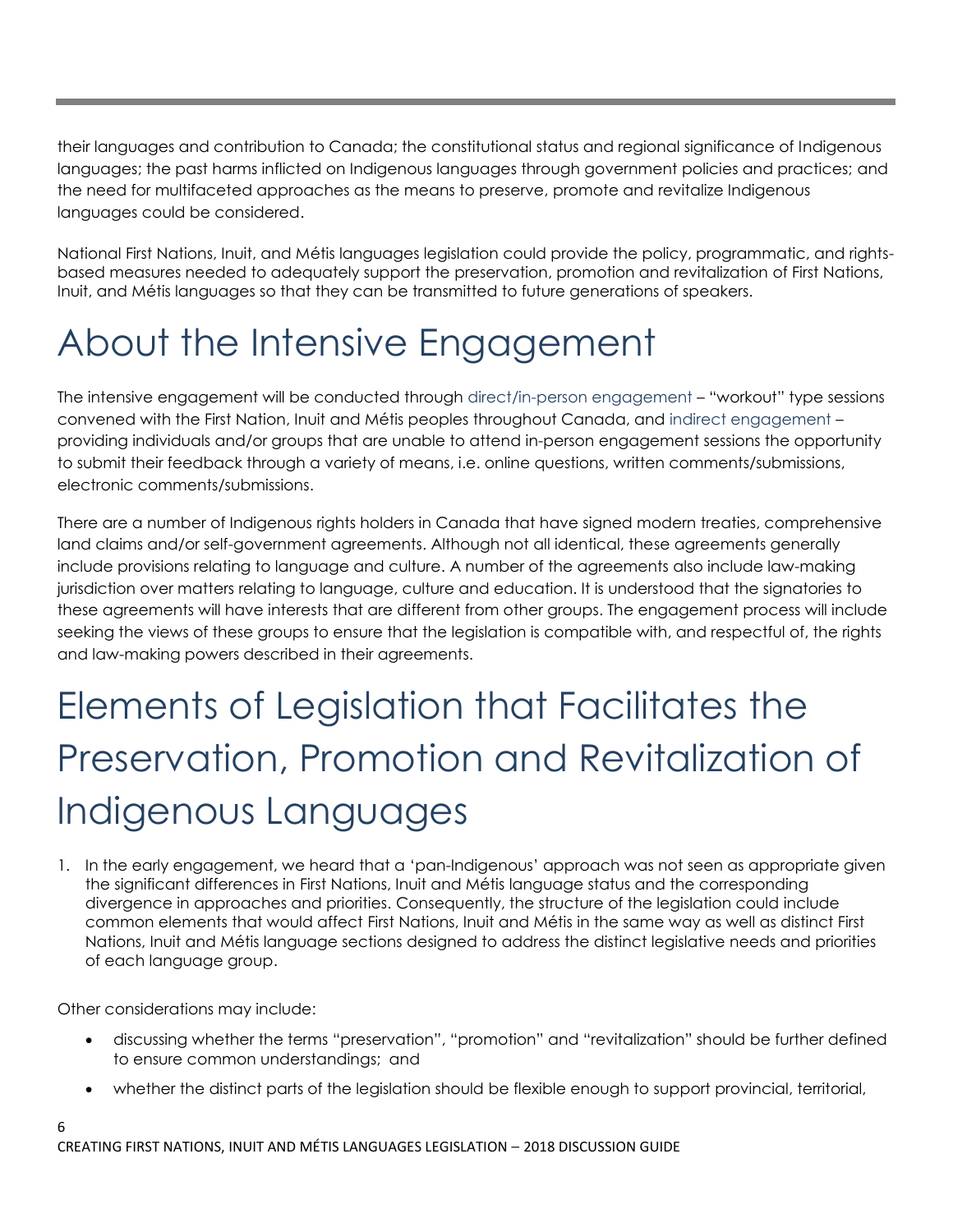regional, community-based legislative, policy and program regimes that are intended to increase Indigenous language vitality.

- 2. The legislation should be consistent with and support the *Truth and Reconciliation Commission's Calls to Action* as well as the implementation of the *United Nations Declaration on the Rights of Indigenous Peoples*. As such, the legislation should recognize Indigenous languages as a right and acknowledge:
	- Indigenous languages as core to Indigenous peoples' identities, spiritual beliefs, relationships to lands, worldviews and culture;
	- that Indigenous languages are fundamental to self-determination;
	- the importance of Indigenous languages relative to healing and reconciliation;
	- harms against Indigenous languages and cultures through government laws, policies and actions; and
	- the significance of Indigenous peoples as the first peoples with first languages and that those languages have and will to continue to evolve over time.

Provisions that reflect the recognition of Indigenous linguistic rights as those rights held by Indigenous peoples associated with development, use and transmission of their languages could be considered.

Other considerations may include:

- means to align federal legislation with provincial and territorial legislation relating to Indigenous language rights, such as laws declaring Indigenous languages as official languages in certain provinces or territories, while respecting provincial and territiorial jurisdiction;
- whether provincial and territorial programs and policies (including education) that promote the provision of services in Indigenous languages could be reflected and supported in the legislation, including being applied more broadly within other jurisdictions;
- recognition that modern treaty, land claim and self-government agreements describe unique rights and, in some cases, law-making jurisdiction in the areas of langauge and culture and that any legislation would have to be compatible with, and respectful, of those agreements; and
- a whole-of-government (federal) approach to language preservation, promotion and revitalization which includes early childhood education, immersion education for all groups and other approaches working hand in hand for all age groups and languages in various stages of vitality, and in consideration of other entities that may have jurisdiction and authority in these areas.
- 3. The Act should provide a legal framework that can evolve and be amended to strengthen and address weaknesses and include provisions to initiate periodic reviews.

This could take the form of appropriate provisions such as those related to specific periodic reviews, monitoring and reporting reflective of the desire to ensure that the legislation may be kept up to date with the evolving work of preserving, promoting and revitalizing Indigenous languages.

Other considerations may include:

thinking about how and when reviews should be conducted, including who would be responsible for

#### 7

CREATING FIRST NATIONS, INUIT AND MÉTIS LANGUAGES LEGISLATION – 2018 DISCUSSION GUIDE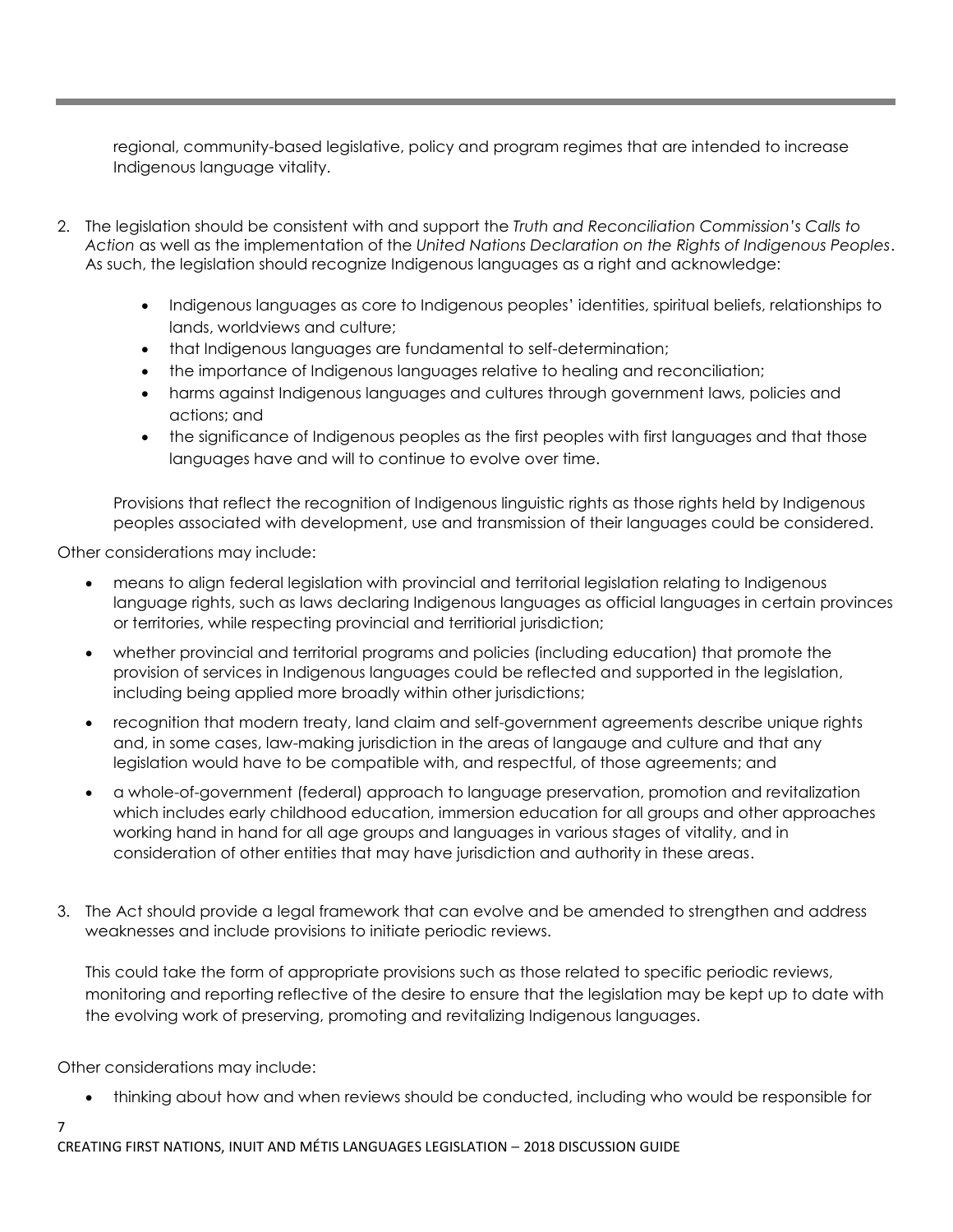carrying out reviews and who would receive any reports and associated recommendations;

- ensuring full and meaningful involvement of Indigenous peoples would have to be discussed; and
- the scope and purpose of any review e.g., a focus on the implementation of the legislation, including the effectiveness and efficiency of the act as well as any associated regulations, policies, programs and/or other matters.
- 4. The intent of the legislation should be to articulate specific language rights and provide the appropriate means and remedies for implementing them. Other institutional supports may be needed for a variety of functions at local, regional and national levels. Would a single entity meet the needs given the diversity of peoples, languages, geographic and jurisdictional considerations as well as the fact that in some jurisdictions legislation, commissioners and other oversight entities already exist?

Multifaceted approaches for all age groups including, but not limited to the education system, regardless of their place of residence (lifelong learning) are essential for Indigenous peoples to restore fluency among Indigenous peoples of all ages. Each situation will be different in terms of what is required on the ground regarding methodologies for the most appropriate means to preserve, promote and revitalize languages. With this in mind, the legislation should have the flexibility to support a variety of approaches.

Other considerations may include**:**

- the challenge in achieving an ideal balance between appropriate oversight and maximizing funding to communities to address their priority interests;
- recognizing and leveraging the knowledge and capacity of existing organizations and mechanisms; and
- the role and function of any new entity or entities created for the purposes of support or oversight.
- 5. The Act should facilitate the creation of adequate, predictable, sustainable and long term support.

Provisions could create mechanisms and policies that can be linked to adequate, predictable and sustained support to preserve, promote and revitalize Indigenous languages consistent with new fiscal relation approaches and that may be achieved through regulations and/or policies.

Other considerations may include:

- since "adequate, predictable, sustainable" funding will mean different things to different people, the engagement should include a discussion on methodologies for achieving this in a way that is perceived as both appropriate and equitable;
- other mechanisms such as regulations and policies that would support this objective;
- the potential for transitional measures; and
- how to involve modern treaty, land claim and self-government signatories in this discussion.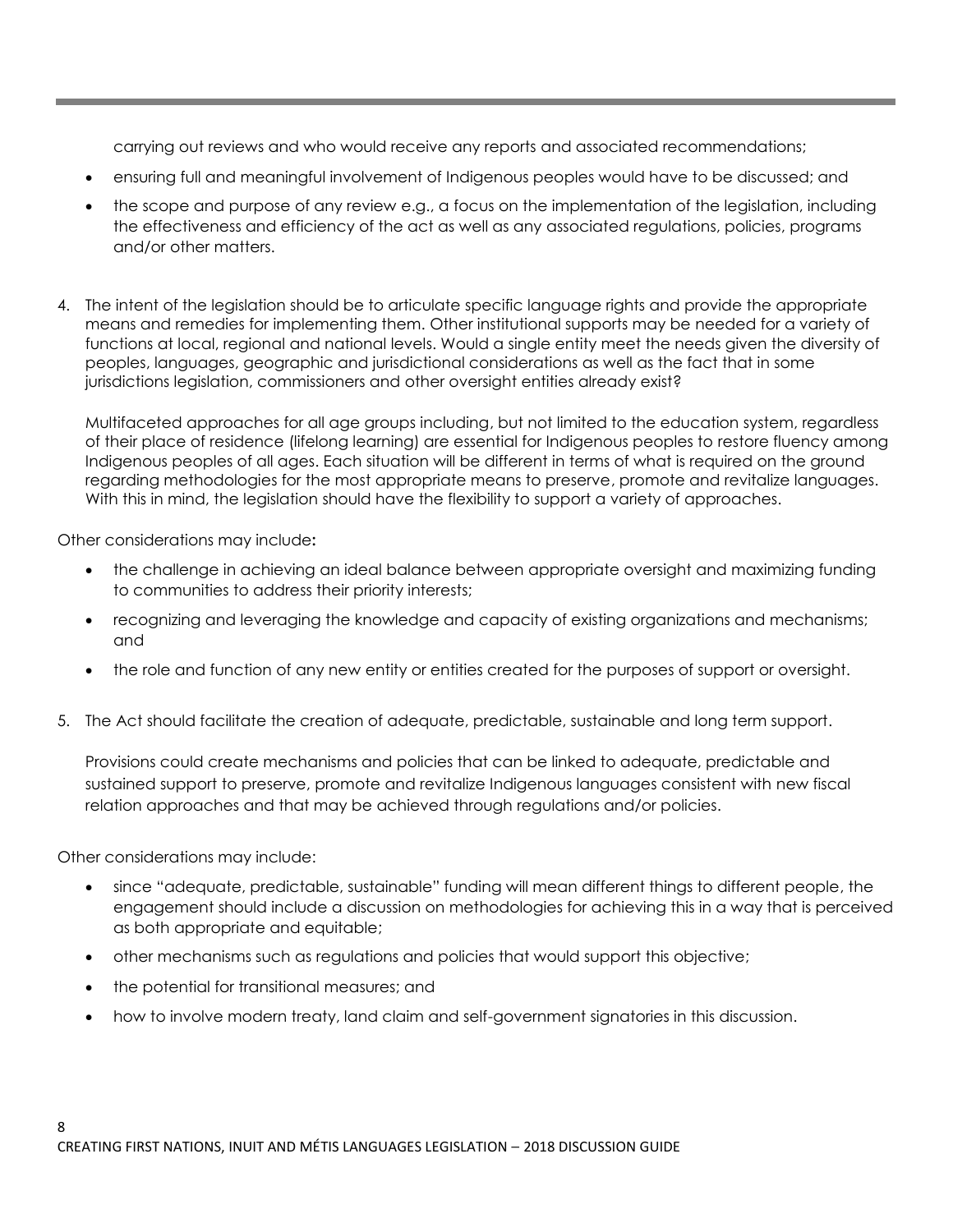## Questions

Truth and Reconciliation Call to Action 13 states, "We call upon the federal government to acknowledge that Aboriginal rights include Aboriginal Language rights".

**1. WHAT SHOULD THE PRACTICAL IMPLICATIONS OF LEGISLATIVELY RECOGNIZING INDIGENOUS LANGUAGES AS A RIGHT BE (WHAT DOES RECOGNIZING INDIGENOUS LANGUAGES AS A RIGHT MEAN TO YOU AND HOW WOULD IT SUPPORT YOU IN YOUR DAY TO DAY LIFE)?**

Within Canada, there are a number of existing regional and local Indigenous language organizations. Through the early engagement sessions, and the subsequent work of the Co-Development Working Group (comprised of members from Canadian Heritage, Assembly of First Nations, Inuit Tapiriit Kanatami and the Métis Nation), the importance of building the capacity of these existing entities has been noted as a key consideration, as has the concept of the establishment of a national oversight committee.

The interaction of established local/regional and a potential national entity is particularly relevant when considering the most effective way to support projects on the ground and foster the sharing of wise practices. Many regional and local organizations have established strong networks, and not only a deep knowledge of the varying regional and linguistic realities but the remedies for languages in various situations ranging from viable to near extinction (i.e., sleeping languages).

#### **2. WOULD THE CREATION OR ENHANCEMENT OF EXISTING INDIGENOUS LOCAL AND REGIONAL LANGUAGES INSTITUTIONS BE HELPFUL AND HOW?**

In the 2005 *Towards a New Beginning: A Foundational Report for a Strategy to Revitalize First Nation, Inuit and Métis Languages and Cultures* Final Report by the Task Force on Aboriginal Languages and Cultures, it was recommended – based on feedback through their consultation process – that the key roles of a national language organization include: coordinating the research and planning for a long-term language strategy; increasing awareness of the importance of First Nation, Inuit and Métis languages; partnering with industry, governments and Indigenous peoples internationally; and, directing funds to communities.

There was consensus that the entity should be streamlined, non-political, with minimal infrastructure, that decision making should be delegated to the regional level, that immediate funding should be provided to communities with few remaining fluent speakers, and that communities should get funding for communitybased research and long-term language planning. All agreed that multifaceted approaches to language should be a main program focus, with many also recommending that it coordinate a clearing house or clearing houses to allow sharing of resources and research on best practices.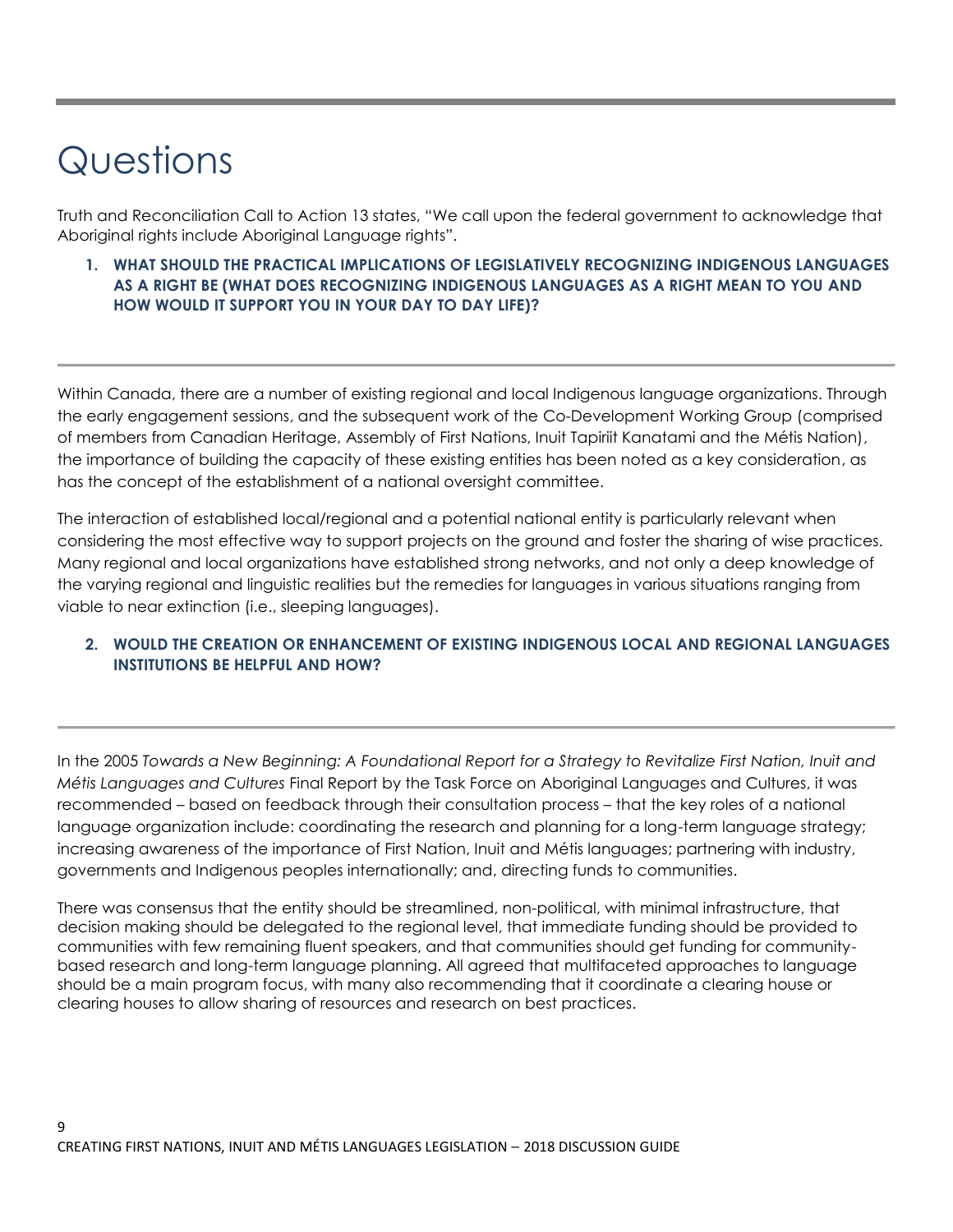#### **3. HOW COULD A NATIONAL INDIGENOUS LANGUAGES INSTITUTION (MANAGED BY INDIGENOUS PEOPLE) BE HELPFUL IN SUPPORTING THE IMPLEMENTATION OF SPECIFIC RIGHTS AND WHAT ROLE SHOULD IT PLAY, PARTICULARLY IN SUPPORTING LOCAL AND REGIONAL ENTITIES? IS A NATIONAL INSTITUTION(S) NEEDED?**

In some areas, local and regional Indigenous language entities are in place. It will be important that any contemplated national entity is complementary and supportive of local and regional entities. Agreements may be entered into between these entities to ensure effectiveness and minimize duplication of efforts.

Language Commissioners in Canada and internationally, are devoted to language issues. Often their roles and responsibilities are similar to those of an ombudsman. Language Commissioners work to promote, preserve, and implement language rights. They serve to protect language rights through monitoring and investigating the regulation of statutory public service provisions. Language Commissioners also inform government on language issues by providing reports and recommendations.

To date, Canada has not appointed a language commissioner to address Indigenous languages. However, Call to Action # 15 from the Truth and Reconciliation Commission calls upon the federal government "to appoint, in consultation with Aboriginal groups, an Aboriginal Languages Commissioner. The commissioner should help promote Aboriginal languages and report on the adequacy of federal funding of Aboriginallanguages initiatives."

#### **4. WHAT ROLE WOULD YOU SEE BEING IMPORTANT FOR AN INDIGENOUS LANGUAGES COMMISSIONER(S)?**

Over the years, international bodies and state governments have funded language promotion, which created awareness and acceptance of multilingualism as opposed to funding efforts designed to increase the number of fluent speakers or restoration of the natural intergenerational transmission of language.

Education and immersion programs have been seen as the solutions. Language revitalization scholars and champions, however, have learned that matching the language solution to the language situation works best. Education and immersion programs are not the solution for all language situations. Some language revitalization planners and champions have used the Fishman's Scale (Annex B), to determine where human and financial resources should be placed. In locales where there are few fluent speakers, for example, the mentor apprentice program is a main and relevant strategy for that language situation.

Equally as important is the need to undertake several strategies simultaneously in any one locale. The restoration of natural intergenerational language transmission means that all age groups need to be involved. For example, in a locale with certain amount of fluent speakers, there can be a pre-school immersion program, mentor apprentice, adult immersion and language documentation, all occurring simultaneously. This is what is meant by multi-faceted approaches.

#### **5. HOW DO YOU THINK WE CAN BETTER PRESERVE, PROMOTE AND REVITALIZE INDIGENOUS LANGUAGES?**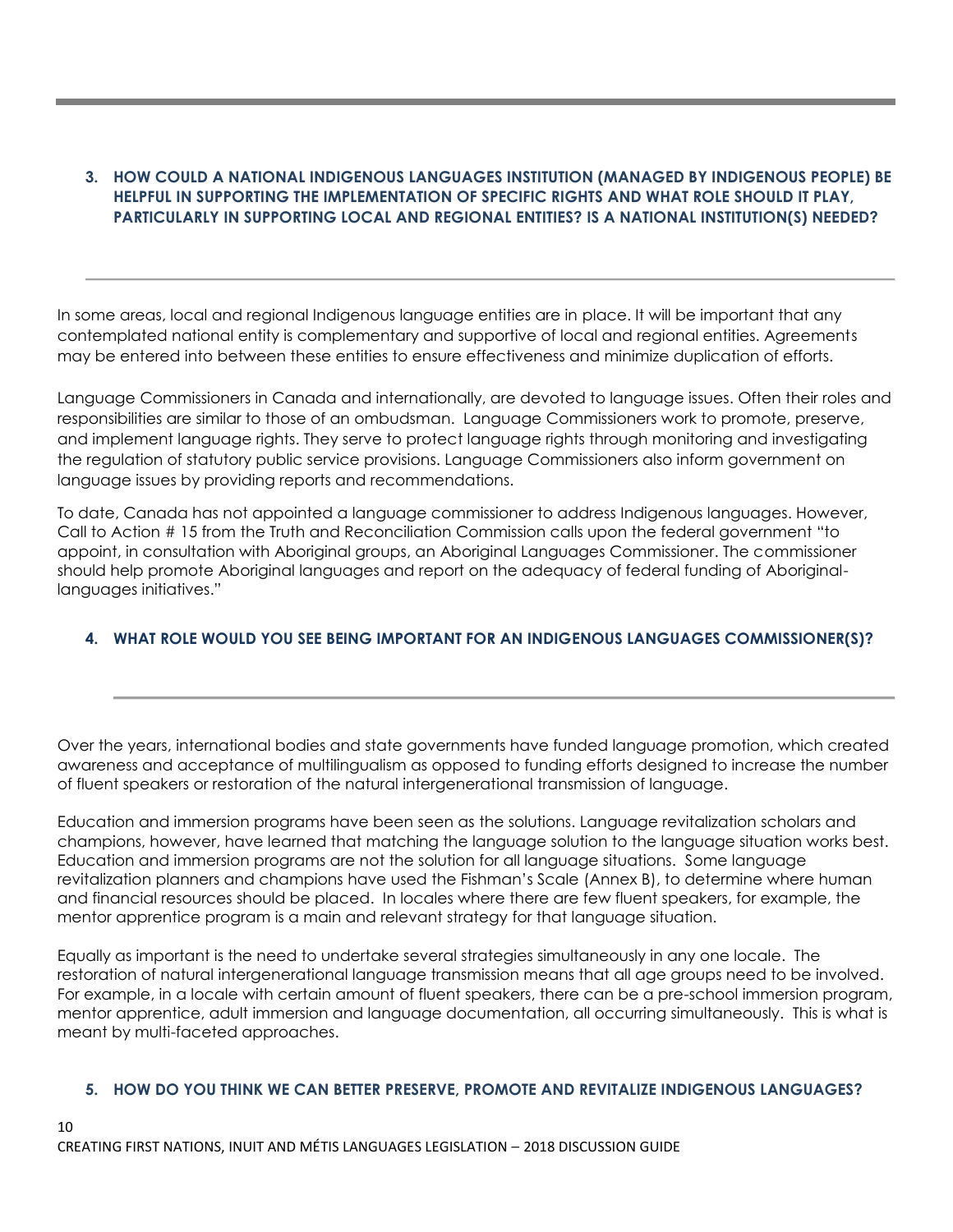Since the Royal Commission on Aboriginal Peoples (RCAP), and through subsequent engagements with Indigenous peoples, including the 2005 Task Force on Aboriginal Languages and Cultures, Indigenous peoples have consistently recommended that funding should be increased to support language activities such as immersion programs and other pedagogical methods to various Indigenous communities across Canada, and have also emphasized alternative models of delivery and control of funding. In addition, the 2005 Task Force on Aboriginal Languages and Cultures report states that a national organization with regional decision making power should be created in order to flow funding directly to the communities.

The overarching message from the 2005 recommendations is to decentralize funding from the federal government to allot more control and decision making authority to Indigenous peoples.

#### **6. WHAT ARE YOUR VIEWS ON AN APPROACH TO FUNDING? HOW CAN INDIGENOUS COMMUNITIES BEST ACCESS FUNDING?**

### Share your views

Send your responses to the questionnaire, ideas, suggestions and reports by email to PCH.LLA-ILL.PCH@canada.ca or

By mail to:

Department of Canadian Heritage Indigenous Languages Legislation 25 Eddy St., 12th Floor, Room 085 Gatineau, Quebec K1A 0M5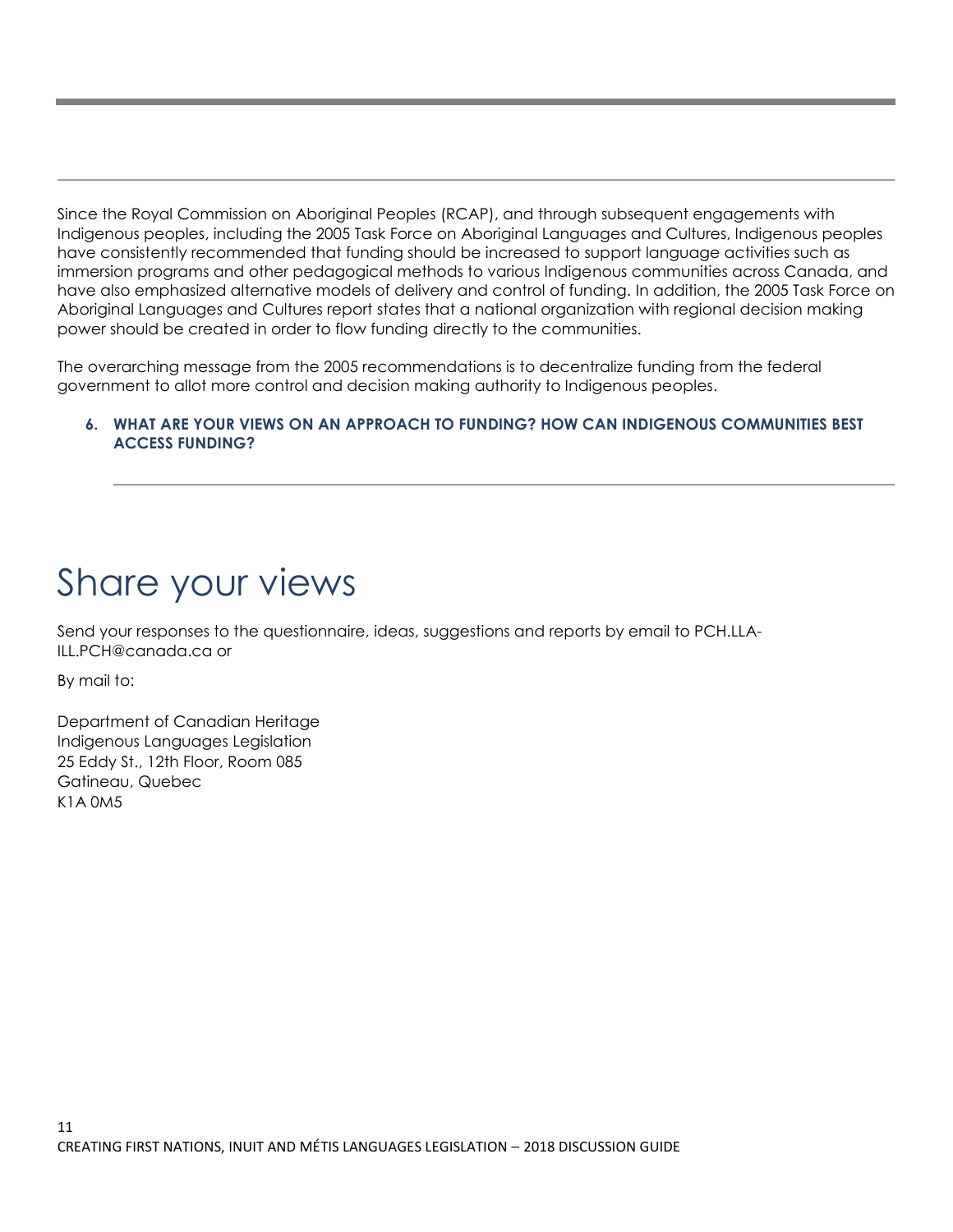#### Annex A

#### **UNITED NATIONS DECLARATION ON THE RIGHTS OF INDIGENOUS PEOPLES**

#### Article 2

Indigenous peoples and individuals are free and equal to all other peoples and individuals and have the right to be free from any kind of discrimination, in the exercise of their rights, in particular that based on their indigenous origin or identity.

#### Article 3

Indigenous peoples have the right to self-determination. By virtue of that right they freely determine their political status and freely pursue their economic, social and cultural development.

#### Article 8

1. Indigenous peoples and individuals have the right not to be subjected to forced assimilation or destruction of their culture.

2. States shall provide effective mechanisms for prevention of, and redress for:

(a) Any action which has the aim or effect of depriving them of their integrity as distinct peoples, or of their cultural values or ethnic identities;

(b) Any action which has the aim or effect of dispossessing them of their lands, territories or resources;

(c) Any form of forced population transfer which has the aim or effect of violating or undermining any of their rights;

(d) Any form of forced assimilation or integration;

(e) Any form of propaganda designed to promote or incite racial or ethnic discrimination directed against them.

#### Article 11

1. Indigenous peoples have the right to practice and revitalize their cultural traditions and customs. This includes the right to maintain, protect and develop the past, present and future manifestations of their cultures, such as archaeological and historical sites, artefacts, designs, ceremonies, technologies and visual and performing arts and literature. 2. States shall provide redress through effective mechanisms, which may include restitution, developed in conjunction with indigenous peoples, with respect to their cultural, intellectual, religious and spiritual property taken without their free, prior and informed consent or in violation of their laws, traditions and customs.

#### Article 13

1. Indigenous peoples have the right to revitalize, use, develop and transmit to future generations their histories, languages, oral traditions, philosophies, writing systems and literatures, and to designate and retain their own names for communities, places and persons.

2. States shall take effective measures to ensure that this right is protected and also to ensure that indigenous peoples can understand and be understood in political, legal and administrative proceedings, where necessary through the provision of interpretation or by other appropriate means.

#### Article 14

1. Indigenous peoples have the right to establish and control their educational systems and institutions providing education in their own languages, in a manner appropriate to their cultural methods of teaching and learning. 2. Indigenous individuals, particularly children, have the right to all levels and forms of education of the State without discrimination.

3. States shall, in conjunction with indigenous peoples, take effective measures, in order for indigenous individuals, particularly children, including those living outside their communities, to have access, when possible, to an education in their own culture and provided in their own language.